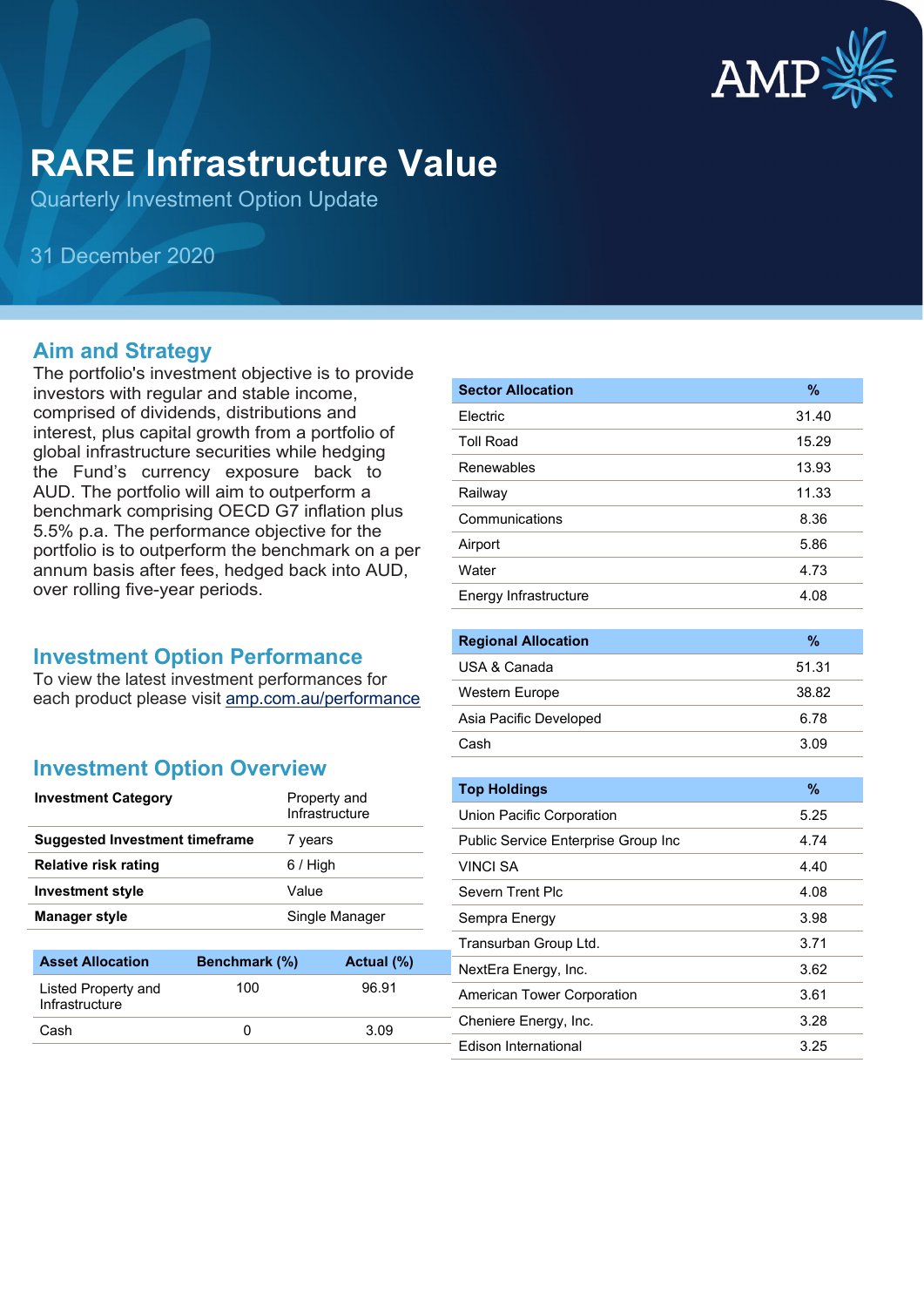### **Investment Option Commentary**

On a regional basis, North America was the top contributor to quarterly performance (+6.43%), of which Canadian renewables utility Brookfield Renewables Partners (+1.47%), U.S. energy infrastructure company Cheniere (+1.01%) and U.S. electric utility Edison International (+0.87%) were the lead performers. Brookfield Renewable Partners (BEP) is a pure-play renewables operator and developer headquartered in Canada, focused on international hydro, solar, wind and storage technology. Brookfield announced accretive acquisitions during the quarter that were well-received by the market.

Cheniere Energy is an energy infrastructure company that owns and operates U.S. liquefied natural gas (LNG) export facilities. The vaccine announcements have helped improve the outlook for a recovery from COVID-19, which in turn improved the outlook for LNG. Cheniere is seeing continued strong demand in exports to emerging markets.

Edison International is the parent company of Southern California Edison (SCE), one of the largest electric utilities in the U.S., and Edison Energy, a nonregulated energy services company. SCE serves more than 14 million people in California. Shares were up on little incremental news.

In Western Europe, French rail operator Getlink (+0.79%) and Danish renewables utility Orsted (+1.31%) also performed well.

U.S. communications company American Tower (-0.23%) was the largest detractor from quarterly performance. American Tower owns, operates and develops wireless communication towers, leasing tower space to wireless phone operators. It owns around 52,000 towers, of which 22,000 are located in the U.S. During the quarter, the company underperformed as concerns arose around the amount of churn resulting from the merger of T-Mobile with Sprint. The towers sector also underperformed as vaccine potential caused investors to switch into growth opportunities rather than continuing to hold the relative stability and safety of the tower business. All returns are in local currency.

### **Market Commentary**

The Fund performed strongly in the fourth quarter and in line with both infrastructure and global equity indexes, which rose handily as two effective vaccines for COVID-19 and their subsequent approval for use in many countries raised expectations of a strong recovery in 2021.

The vaccine announcements raised hopes for higher economic growth as well as a return for travel and leisure, lifting cyclical areas of the market and economically sensitive user pays infrastructure assets. Renewables continued their strong performance, while energy rebounded.

The quarter saw a gradual reduction in political uncertainty as Joe Biden won the race for U.S. president and will govern with a small majority in Congress and the Senate. The lack of an overwhelming Democratic mandate could remove the near-term risk of structurally higher taxes and more stringent regulation. Stimulus remained front and centre: the EU approved a  $\epsilon$ 1.8 trillion stimulus plan and agreed to more aggressive cuts in greenhouse gas emissions over the next decade as it aims to be the first climate-neutral continent. The U.S. also passed another stimulus package, focused on delivering USD\$900 billion in support with a focus on consumers, small businesses and vaccine distribution.

Hard economic data showed signs of slowing as unemployment levels remained elevated, albeit softened by support from government stimulus and job support programs, as well as accommodative monetary conditions.

## **Outlook**

On a regional level, the Strategy's largest exposure is in the U.S. & Canada (51%) and consists of exposure to regulated and contracted utilities (34%) and economically sensitive user pays infrastructure (17%). For the Global Infrastructure Value Strategy, the primary quantitative tool in portfolio construction is excess return, on which RARE's stock-ranking system is based. As such, driven by valuation, the Investment Committee initiated positions in U.S. rail operator CSX, Spanish electric utility Iberdrola, U.S. electric utility Southern Company, Canadian energy infrastructure company Enbridge and Spanish communications company Cellnex.

The Fund also used the opportunity to crystallise some gains by exiting U.S. water utility Essential Utilities, Spanish electric utility Red Electrica, U.S. electric utility American Electric Power and Canadian electric utility Emera.